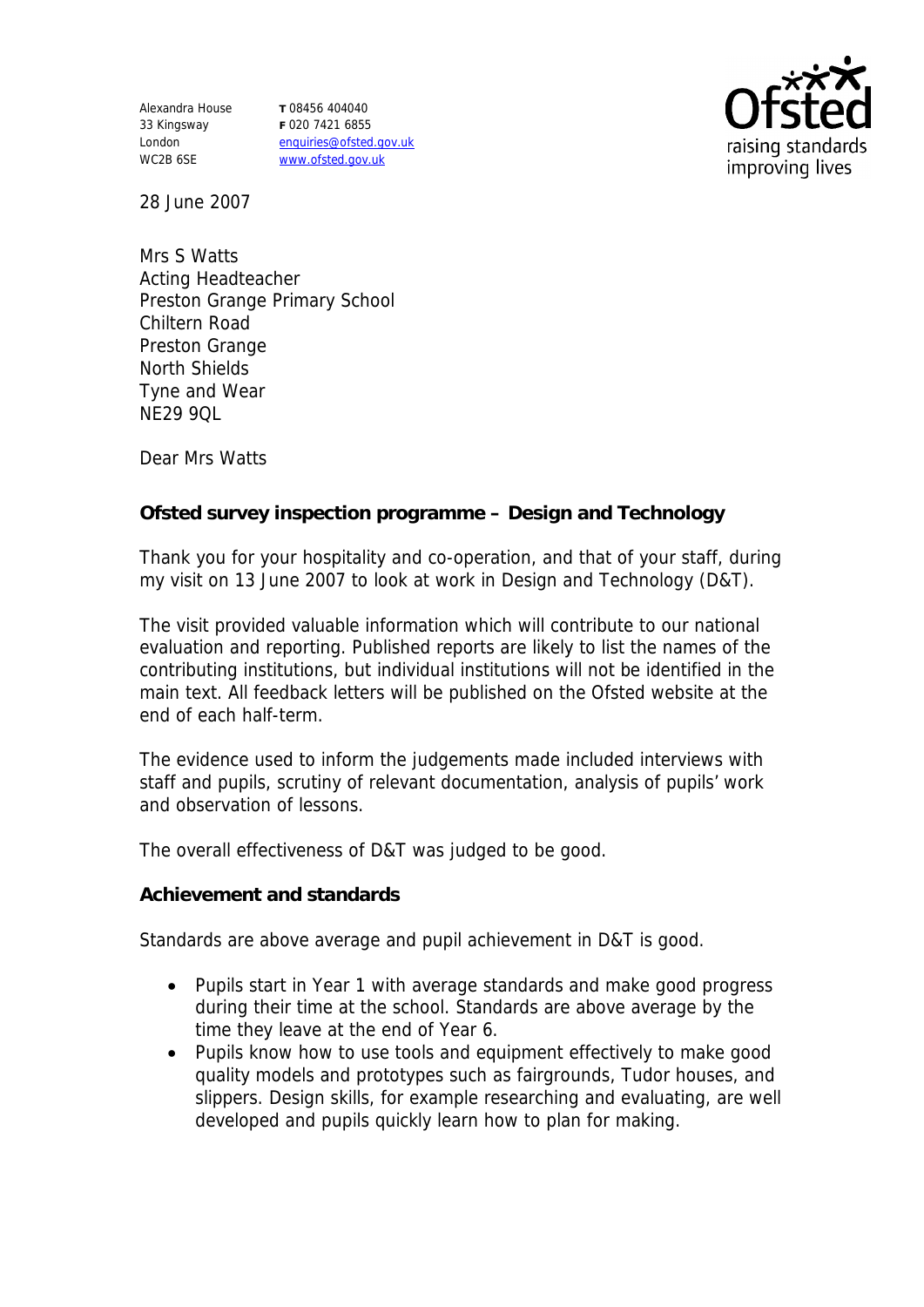• Computers are successfully used from an early age to help when designing. Pupils talk enthusiastically about their work in D&T and thoroughly enjoy the subject. They rightly say 'it is a lot harder than you think to design and make something that looks good and works well'.

## **Quality of teaching and learning of D&T**

The quality of teaching and learning in D&T is good.

- Work seen in lessons together with displays and records of work in classrooms confirm teaching and learning are consistently good across the school. Designing is well taught and developed in all year groups.
- Pupils are provided with good individual subject support and guidance which helps them learn more quickly to master technical language and feel confident when making products. The Qualifications and Curriculum Authority (QCA) units of work have strengthened learning and made levels of challenge more progressive. The school recognises challenging the most capable pupils is an area to improve to raise achievement in the subject further. Resources are well chosen to make maximum use of available tools and practical equipment.
- Assessment procedures evaluate D&T capability at the end of each project. Teachers are rightly moderating judgements to make assessment practice more accurate. Summary feedback on individual performance at the end of each key stage and year is an area for development the school is working on.

## **Quality of curriculum**

The quality of the curriculum in D&T is good.

- The QCA schemes for D&T have been successfully adapted to meet the needs and interests of pupils. The systematic coverage of designing and the more progressive use of practical equipment help pupils to make good progress and achieve well.
- The school is taking the right action to explore differentiated activities in D&T which meet the needs of the gifted and talented.

**Leadership and management of D&T**

Leadership and management of D&T are good.

 Your strong leadership is providing clear direction and driving improvement. The school has an excellent understanding of the nature and purpose of D&T. Monitoring and rigorous self-evaluation are providing an accurate picture of how well the subject is doing.